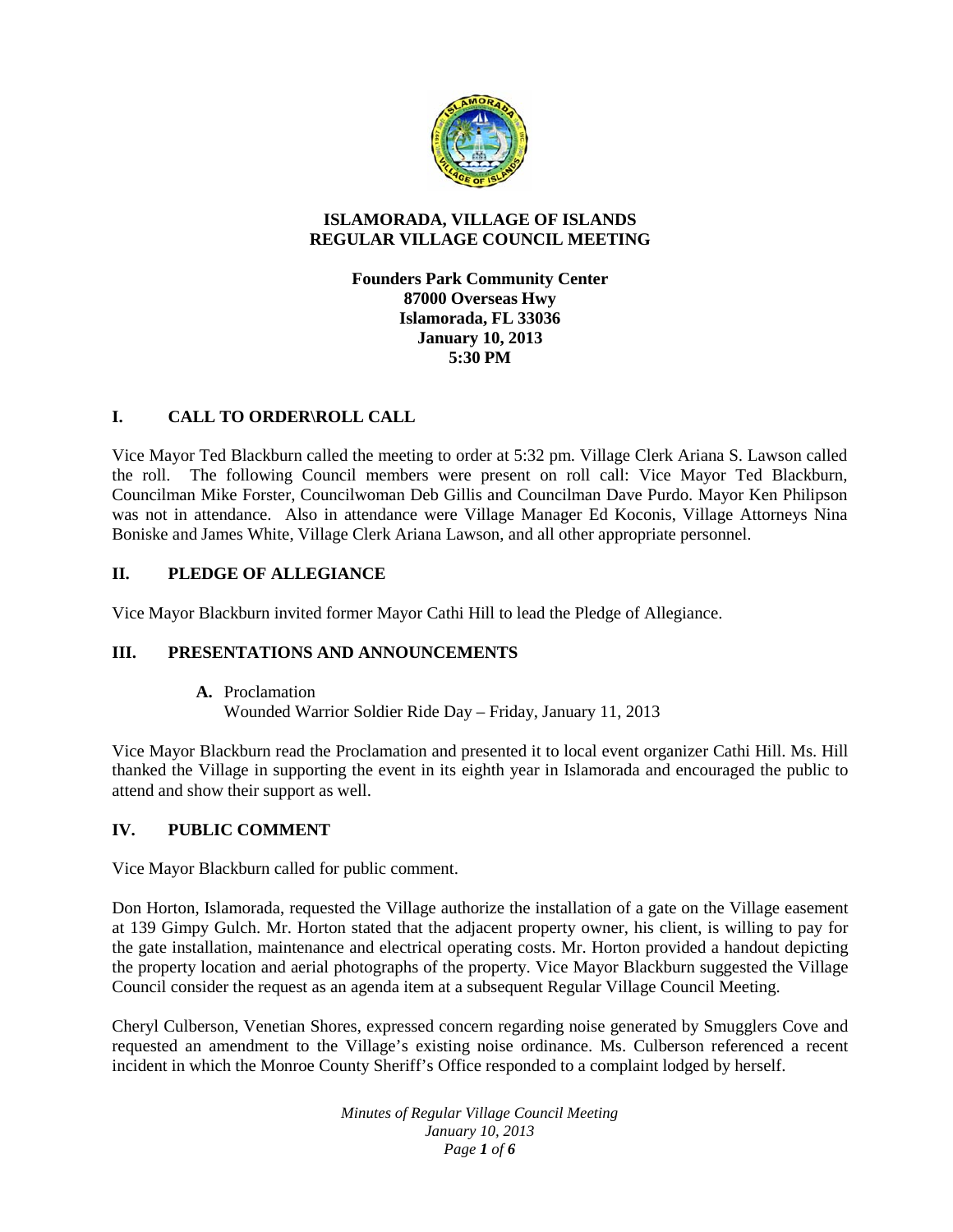Lou Quirch, Islamorada, requested the Village more stringently enforce license requirements for vacation rentals. Council requested Village Manager Ed Koconis review the existing vacation rental code requirements and present recommendations for better enforcement at a subsequent Regular Village Council Meeting, including a breakdown of the occupational license fee distribution.

Stanley Margulies, Islamorada, requested the Village more strictly enforce code violations. Dr. Margulies cited a commercial fishing vessel moored in Venetian Shores that he stated had been reported to Village code enforcement but continues to conduct commercial transactions in the neighborhood.

Monroe County Sheriff's Office (MCSO) Captain Corey Bryan offered to assist the Village's code enforcement officials in regulating noise and commercial/occupational licensing.

Councilman Forster recognized MCSO Officer Nelson Sanchez for recently curtailing illegal spearfishing activities in the Village.

Vice Mayor Blackburn closed public comment.

#### **V. AGENDA: Request for Deletion / Emergency Additions**

There were no deletions or emergency additions to the agenda.

Councilman Forster made a public announcement regarding an upcoming Relay for Life event in the Village scheduled for April 27-28, 2013.

#### **VI. CITIZENS' ADVISORY COMMITTEE UPDATES**

Ad Hoc Solid Waste Services Citizens' Advisory Committee Chairperson Dave Boerner presented an update to the Village Council on the three weekly meetings the committee has held thus far. Mr. Boerner stated that the committee's goal is to provide a written report of recommendations for Village Council's consideration in deliberating whether to negotiate a renewal of the Village's existing solid waste services contract or to advertise a Request for Proposals (RFP). Mr. Boerner reported that the committee has evaluated minimum standards under the current contract with regard to the residential and commercial recycling program, yard waste limitations, service schedule and fees; and that they are now beginning to look at the potential for enhanced levels of service. Mr. Boerner reported that the Village's current recycling rate of 15% is lower than Monroe County's and neighboring communities'. He stated that the committee will recommend moving toward automated pickups and providing larger residential recycling containers. Mr. Boerner also stated that a financial incentive may be recommended to encourage increased commercial recycling, citing the success of Lee County, Florida's mandatory commercial recycling fee as an example. He noted that the committee has received input from commercial businesses, but would like to receive additional citizen input. Vice Mayor Blackburn inquired whether the committee has investigated the utility of compressed natural gas (CNG) trucks. Mr. Boerner responded that a CNG approach may add significant cost to solid waste services. Councilwoman Gillis requested the Committee further evaluate CNG and the length of time it would take to recapture the cost of the initial investment. Councilman Purdo expressed satisfaction with the committee's progress.

#### **VII. VILLAGE MANAGER REPORTS AND UPDATES**

**A.** Status Update on Amendment of Noise Ordinance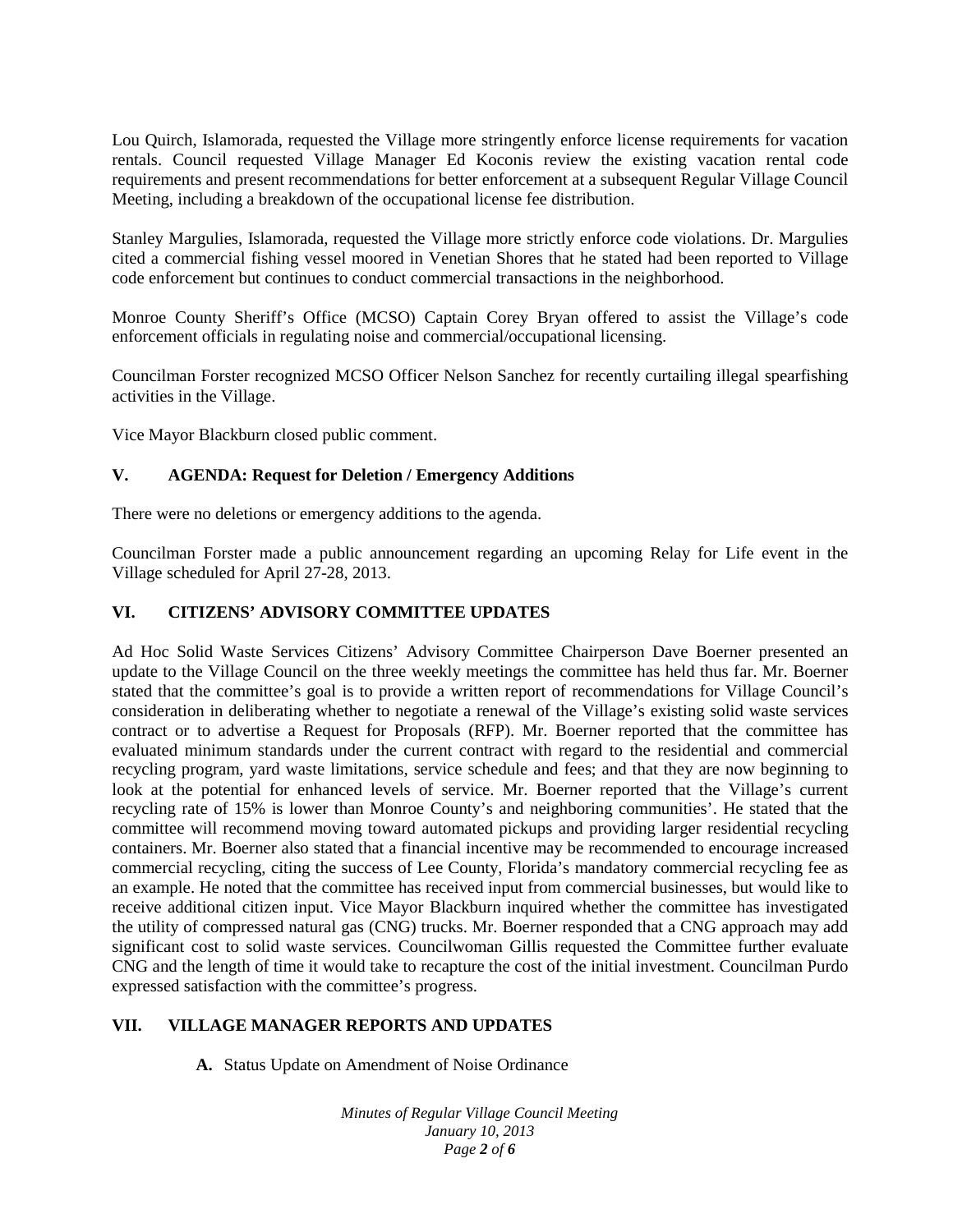Village Manager Ed Koconis provided a status update on staff's investigation of noise regulation. Mr. Koconis stated that music generates the largest number of noise complaints in the Village. He reported that the two most commonly used options for measuring noise are decibel meters and a more subjective "plainly audible" standard. Mr. Koconis stated that utilization of decibel meters would require a decision as to whether readings would be taken at the source of the noise or the location of the complaint; and that utilization of the "plainly audible" standard may be complicated by the expanse of water surrounding the Village, over which noise easily carries. Mr. Koconis noted that restrictions on outdoor music may significantly alter the character of many long-standing businesses in the community.

Councilman Purdo suggested staff investigate the effectiveness of plexiglass and soundproof curtains in reducing indoor noise. Councilwoman Gillis expressed a preference for the "plainly audible" standard, noting potential issues with decibel meters including equipment acquisition and maintenance expenses and noise interference from non-offending sources such as the US-1. Councilman Forster spoke in support of decibel meters as appropriate enforcement tools for gauging violations. Council generally agreed that anonymous complaints are problematic, and suggested it may be worthwhile for staff to work directly with the small number of repeat noise offenders to resolve noise issues. Vice Mayor Blackburn requested staff present an amendment to the Village's existing noise ordinance at a subsequent Regular Village Council Meeting.

Vice Mayor Blackburn opened public comment. Larry Barr, North Plantation Key, Don Horton, Islamorada, and David de Haas, Islamorada, encouraged Village Council to establish decibel limits in the noise ordinance and arm law enforcement with the appropriate devices with which to measure noise. Cheryl Culberson, Plantation Key, spoke in favor of "plainly audible" standards and suggested staff research hybrid laws enacted by other beachfront communities.

#### **VIII. CONSENT AGENDA**

(All items on the Consent Agenda are considered routine by the Village Council and will be approved by one motion. There will be no separate discussion of these items unless a Councilmember so requests, in which event, the item will be moved to the Main Agenda.)

| <b>A.</b> Minutes:                                | TAB <sub>1</sub> |
|---------------------------------------------------|------------------|
| December 13, 2012 Regular Village Council Meeting |                  |

Councilman Purdo made a motion to approve. Councilman Forster seconded the motion. Vice Mayor Blackburn called for all in favor/any opposed. The motion passed 5-0. Vice Mayor Blackburn commended Village Clerk Ariana Lawson on the quality of the Minutes.

## **IX. ORDINANCES**

**A.** First Reading – Consideration of an Ordinance Amending Chapter 2, **TAB 2** Article IV of the Village Code, Purchasing Provisions

Village Attorney James White read the title of the ordinance. Islamorada Finance Director Maria Aguilar delivered the staff report.

Councilman Purdo expressed concern that the Village has waived competitive bidding too frequently. Council discussion ensued regarding the State of Florida Attorney General's recommendations during the State Operational Audit that the Village amend its purchasing regulations to address adding specific

> *Minutes of Regular Village Council Meeting January 10, 2013 Page 3 of 6*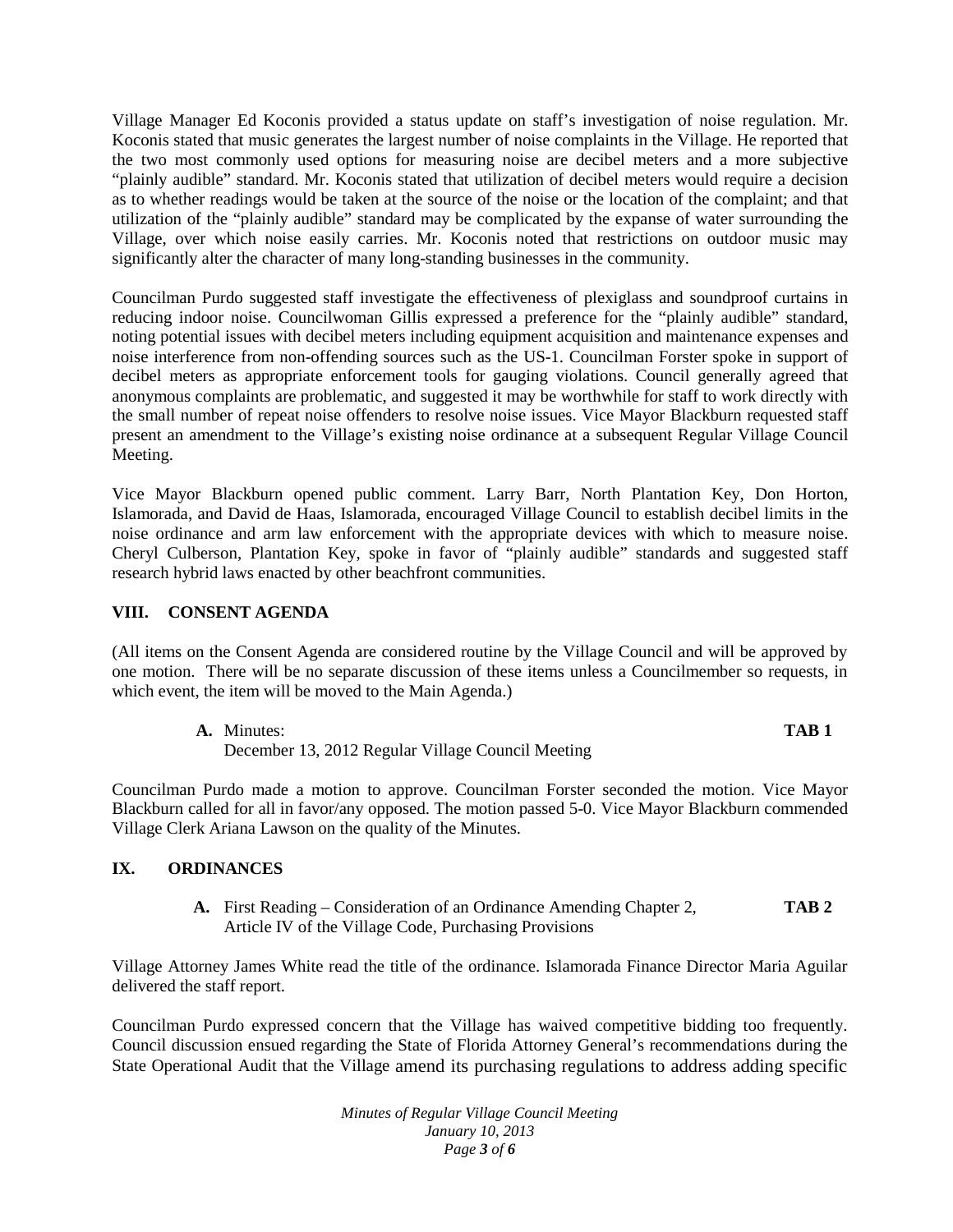provisions for waiver of competitive bidding and for extension of existing contracts. Ms. Aguilar and Village Attorney Nina Boniske provided additional clarification, noting that the amended regulations would require the provision of very detailed information to Council upon which they may base decisions when considering waivers of competitive bidding.

Vice Mayor Blackburn opened public comment; there was none.

A motion to approve the ordinance was made by Councilwoman Deb Gillis and seconded by Councilman Mike Forster. Village Clerk Ariana Lawson called the roll. The motion passed 4-0.

> **B.** Second Reading – Future Land Use Map (FLUM) Amendment **TAB 3** FLRZ-12-02 for Barbro LLC

Vice Mayor Blackburn requested that Tab 5 be moved up in the agenda from its original placement under X. Quasi-Judical to directly follow Tab 3 since both relate to the same property, and that Tab 6 be similarly moved up to be read following Tab 4. Village Attorney James White accommodated the request by reading the quasi-judicial hearing statement for Tabs 5, 6 and 7, and Village Clerk Ariana Lawson swore in the witnesses. Each Council Member confirmed that they had not been party to any ex parte communications regarding any of the quasi-judicial items.

Mr. White read the title of the ordinance. Senior Planner Kevin Bond delivered the staff report.

Vice Mayor Ted Blackburn noted that conversion of the subject property from conservation to residential is appropriate in this particular case but that, in general, Village Council should keep in mind when considering similar requests in the future that such properties could be used as public conservation easements.

Vice Mayor Blackburn opened public comment. Pete Bacheler, PBD Enterprises, clarified that the same family has owned the property for over forty years.

A motion to approve the ordinance was made by Councilwoman Deb Gillis and seconded by Councilman Mike Forster. Village Clerk Ariana Lawson called the roll. The motion passed 4-0.

**C.** Second Reading – Future Land Use Map (FLUM) Amendment **TAB 4** (FLRZ-12-04) for Robert and Kathy Mau

Village Attorney James White read the title of the ordinance. Planner Shane Laakso delivered the staff report. Vice Mayor Blackburn opened public comment; there was none. A motion to approve the ordinance was made by Councilwoman Deb Gillis and seconded by Councilman Mike Forster. Village Clerk Ariana Lawson called the roll. The motion passed 4-0.

# **X. QUASI-JUDICIAL**

**A.** Second Reading – Official Zoning Map Amendment FLRZ-12-02 **TAB 5** for Barbro LLC

Mr. White read the title of the ordinance. Senior Planner Kevin Bond delivered the staff report. Vice Mayor Blackburn opened public comment; there was none. A motion to approve the ordinance was made by Councilwoman Deb Gillis and seconded by Councilman Mike Forster. Village Clerk Ariana Lawson called the roll. The motion passed 4-0.

> *Minutes of Regular Village Council Meeting January 10, 2013 Page 4 of 6*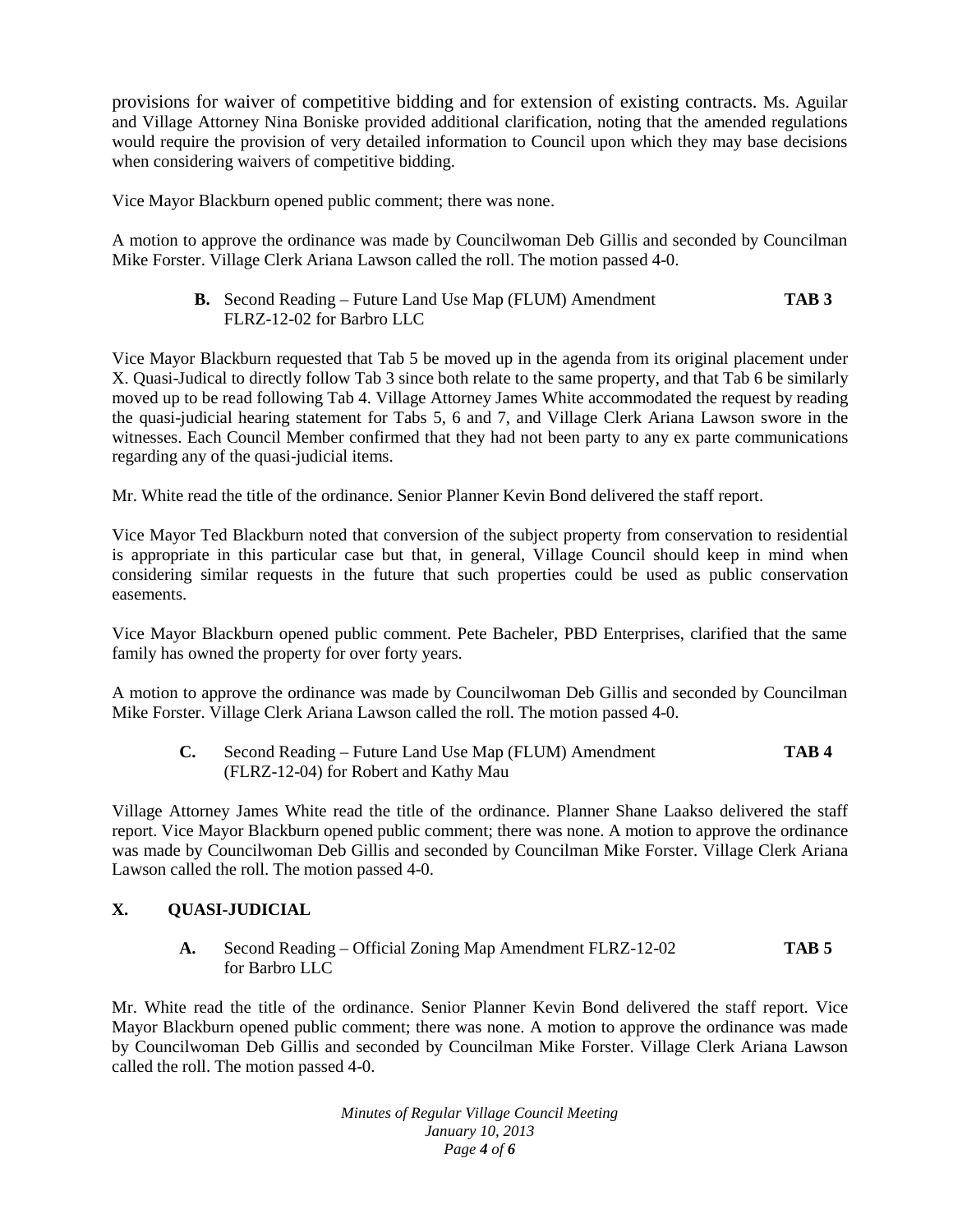**B.** Second Reading – Zoning Map Amendment (FLRZ-12-04) for Robert **TAB 6** and Kathy Mau

Village Attorney James White read the title of the ordinance. Planner Shane Laakso delivered the staff report. Vice Mayor Blackburn opened public comment; there was none. A motion to approve the ordinance was made by Councilwoman Deb Gillis and seconded by Councilman Mike Forster. Village Clerk Ariana Lawson called the roll. The motion passed 4-0.

**C.** Second Reading – Zoning Map Amendment (FLRZ-12-01) for a Property **TAB 7**  Located at Approximately MM 86.5

Village Attorney James White read the title of the ordinance. Planner Shane Laakso delivered the staff report. Vice Mayor Blackburn opened public comment; there was none. A motion to approve the ordinance was made by Councilwoman Deb Gillis and seconded by Councilman Mike Forster. Village Clerk Ariana Lawson called the roll. The motion passed 4-0.

### **XI. RESOLUTIONS**

**A.** Proposal for CityView 2012 Enterprise Application Upgrade **TAB 8**

Consideration of the resolution was deferred to the January 24, 2013 Regular Village Council Meeting.

### **XII. MOTIONS**

No motions were made.

#### **XIII. WASTEWATER MATTERS**

**A.** Wastewater Update

Wastewater Program Manager Greg Tindle announced the Village Council Joint Workshop with the Water Quality Improvement Citizens' Advisory Committee on February 6, 2013; at 10:00 a.m. Mr. Tindle reported that since the service connection relocation policy was approved at the December 13, 2012 Regular Village Council Meeting, the Village has received forty (40) relocation requests, thirty-two (32) of which have been closed out. Staff is working with Reynolds Water Islamorada to develop a public meeting schedule that will be posted online in the next couple of weeks to keep the public informed about construction in specific areas.

Councilman Forster expressed appreciation for staff assistance with recent wastewater issues on Apache Street, and also for resolution of two wastewater issues discussed during public comment at the December 13, 2012 Regular Village Council Meeting.

> **B.** Request for Council Direction – Advertisements for Resolution of Intent **TAB 9**  For Remaining Service Area Second Wastewater Non-Ad Valorem Assessment

Finance Director Maria Aguilar delivered the staff report.

*Minutes of Regular Village Council Meeting January 10, 2013 Page 5 of 6*